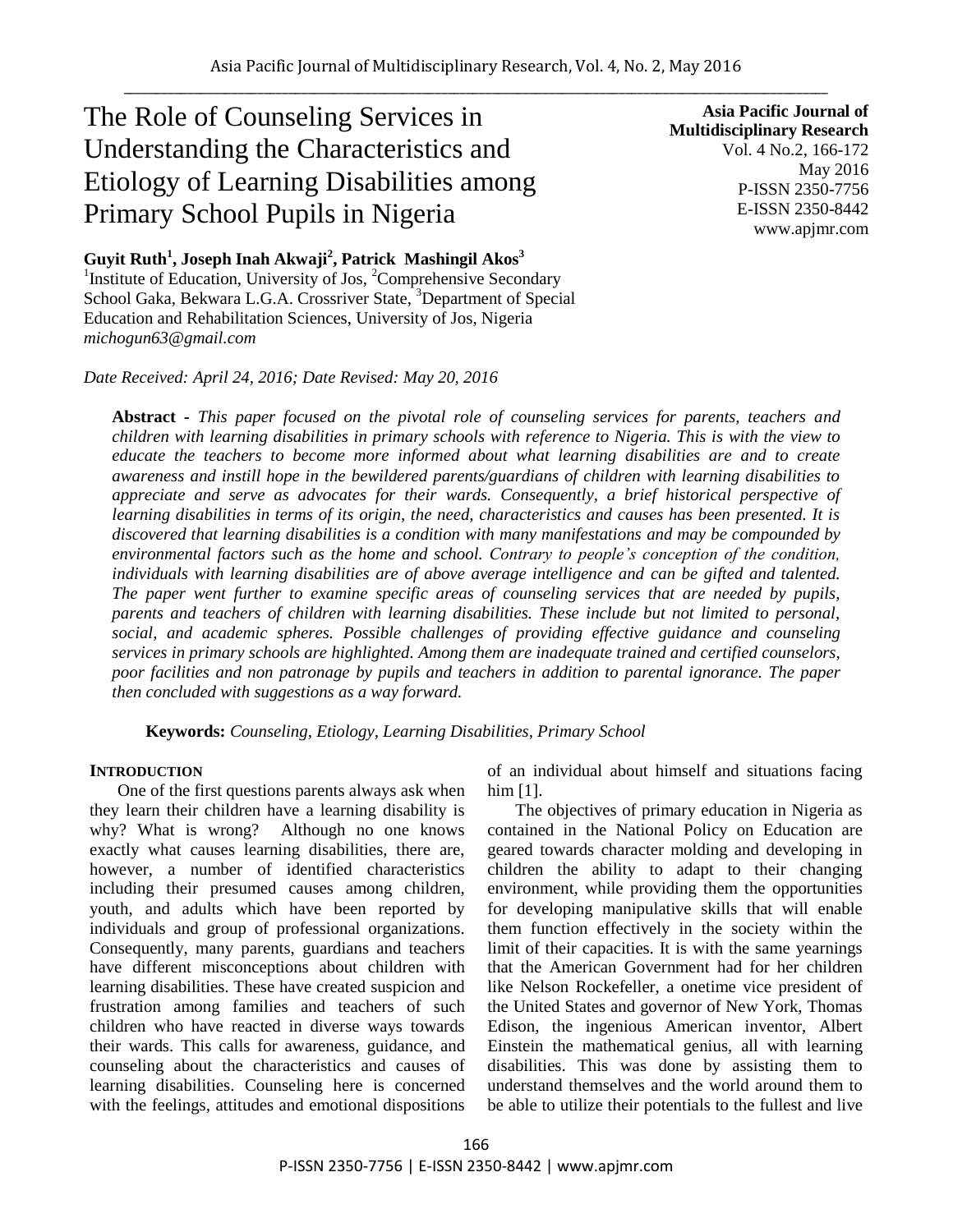a normal and well-adjusted life. For instance, almost about 2.7 million students with disabilities, or 47% of the special education population, received instruction in general education settings for 80% of the day during the 2002 school year [2].This included children with learning disabilities who are said to form a larger proportion of the special population. .With proper financial, material, and human resource backings which include counseling services, Nigerian children with learning disabilities will also make remarkable achievements.

Learning disabilities are challenges that cut across age, gender, race, religious, and socio-economic backgrounds This implies that the problem exists among male and female children and adults, from diverse nations and families, whether literate or not. The disability may manifest itself in an imperfect ability to listen, think, speak, read, write, and spell or to do mathematical calculations [3]. Therefore, there is the need for stakeholders to be acquainted with factors that may be responsible and how to identify them with a view to render socio-personal, and academic services to the pupils, teachers and parents. In this paper, a brief history of the term learning disabilities, characteristics, causes, and the role of guidance and counseling service to pupils, parents and teachers will be examined. In addition, some of the challenges that are usually encountered will also be addressed and suggestions given as the way forward.

## **Brief Historical Development of Learning Disabilities**

The term learning disabilities came into use in 1963 by Dr. Samuel Kirk at the meeting of stakeholders which include the professionals and parents of children suspected with learning disorders. Today, there are many definitions just as there are diverse organizations related to the field. However, the most widely used is that given by the National Joint Committee on Learning Disabilities (NJCLD) in 1981, modified in 1990 and 1997 as follows:

*Learning Disabilities is a general term that refers to a heterogeneous group disorder manifested by significant difficulties in the acquisition and use of listening, speaking, reading, writing, reasoning or mathematical abilities. These disorders are intrinsic to the individual, presumed to be due to central nervous system dysfunction, and may with learning disabilities, but do not by themselves constitute learning disabilities. Although learning disability may* 

*occur concomitantly with other handicapping conditions (for example, sensory impairment, mental retardations serious emotional disturbance), or with extrinsic influences (such as cultural differences, insufficient or inappropriate instruction) they are not the result of those conditions or influences. (NJCLD, 1997).*

One of the reasons for the introduction of this new category was to have a common unifying umbrella term for the divers labels used to describe children with conditions like minimal brain dysfunction, dyslexia, and aphasia. Another reason was to have a collective concern and action as advocates for children with learning disabilities. The later reason was the origin of the present Learning Disabilities Association (LDA) of America. Today in Nigeria, there are a number of professional organizations for persons with different kinds of disabilities, including learning disabilities. These include among others, the National Council for Exceptional Children (NCEC) and the National Association of Special Education Teachers (NASET).

## **Characteristics of Children with Learning Disabilities in Primary School**

Pupils with learning disabilities in Nigerian schools, exhibit a number of learning disorders,. According to Lere [4] and Nwokolo [5], children with learning disabilities are those who though may have no obvious disability, yet are unable to perform and achieve academically, socially, emotionally and even physically. Nwokolo [5] further stressed that children with learning disabilities may manifest an array of symptoms which include difficulties in mathematics, reading, writing, spelling, comprehension, poor memory and reasoning skills. It can be said here that every individual with learning disability is unique and shows a different combination and degree of difficulties. This implies that one person with a learning disability may not have the same kind of learning challenges with another person. The characteristics can be viewed under pre-school, elementary, and secondary levels.

Many pupils with learning disabilities have poor social skills which are necessary for interaction in school and at home. In Nigeria, they are given labels such as 'dull child', 'troublesome', and 'lazy' [6]. They lack sensitivity to others, have a poor perception of social situation, and suffer social rejection [7]; [8].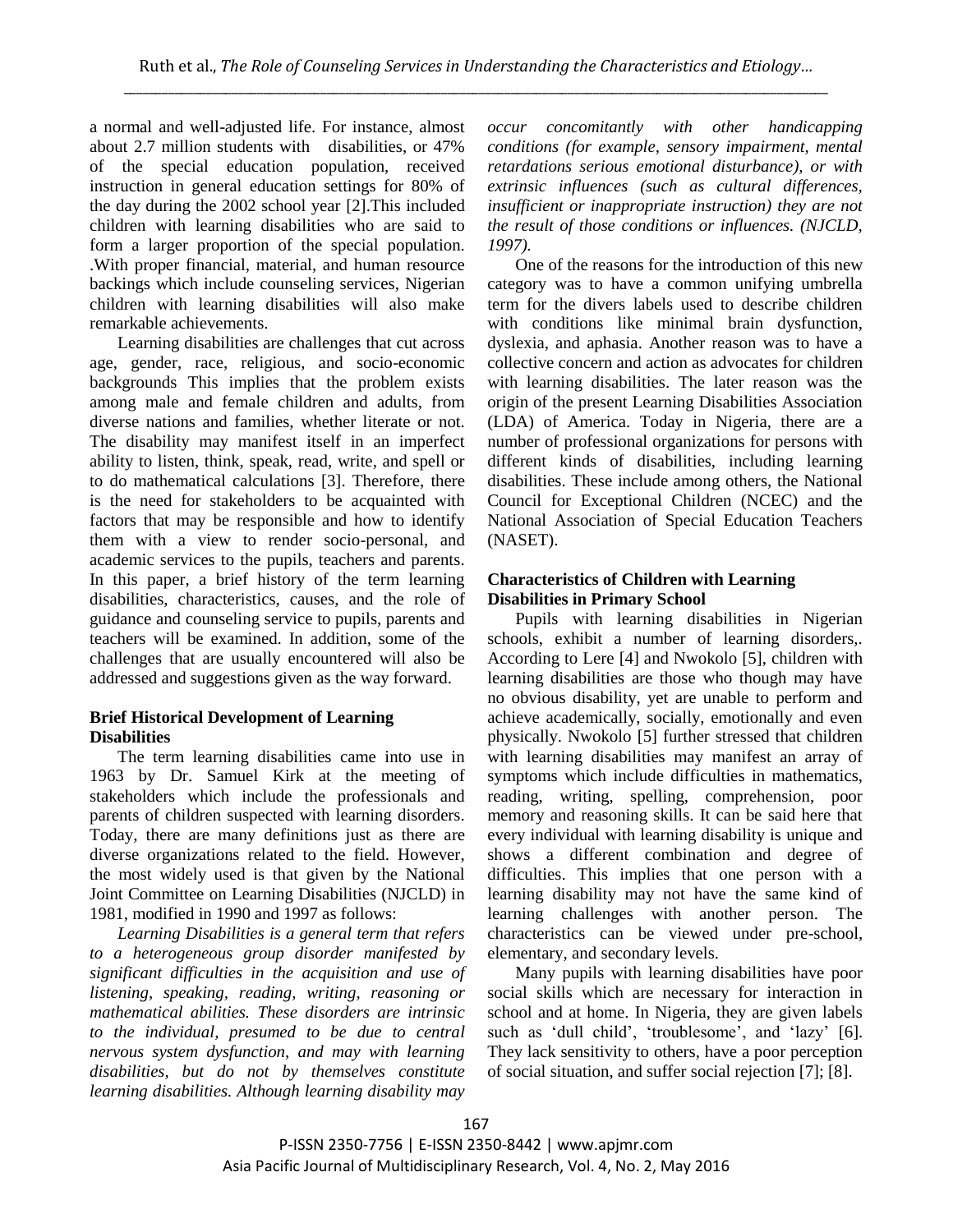Children with learning abilities in elementary school may be identify easily when they failed to acquire and use academic skills commensurate with their age and class. At the beginning classes, they are easily noticed by their inability to attend and concentrate; poor motor skills during writing and other related activities and apparently difficulty in learning to read [9].

Similarly, in the upper primary classes, pupils with learning disabilities encounter difficulty in areas like math, science, social studies. According to Lerner and Kline [9], as a result of repeated failure, emotional problems become more pronounced and disturbing as pupils become aware of their achievement in comparison with their peers. Furthermore, some pupils have difficulty in making and keeping friends which is a social problem for them.

## **Causes of Learning Disabilities**

Causes of learning disabilities are still not clear. However, from the definition given by the National Joint Committee on Learning Disabilities, it is obvious that the condition is intrinsic to the individual and presumed to be due to central nervous system dysfunction. The definition went further to shade more light that although learning disability may occur concomitantly with other handicapping conditions (for example, sensory impairment, mental retardation, serious emotional disturbance), or with extrinsic influences (such as cultural differences, insufficient or inappropriate instruction), they are not the result of those conditions or influences. This implies that learning disabilities are a product of an individual's make-up, while other environmental factors may predispose or confound the condition. The causes can be examined under, pre-natal, peri-natal, and post natal factors.

At the pre-natal state, which is before birth especially the first three months of pregnancy, the fetus may be affected by smoking, drug abuse, misuse, or infected by diseases like rubella or German measles. These have been found to affect the development of the brain and the central nervous system while in the womb, which in turn affects the reading, language and speech abilities of individuals [10], [11]. This is the case in many developing nations like Nigeria where poverty and ignorance make it difficult for mothers to attend ante-natal care. The prenatal causes include genetic factors through inherited genes from the parents [12], [13], [5].

The peri-natal causes of learning disabilities relate to factors or agents that occur during the process of birth. They include prolonged labour resulting into inadequate supply of oxygen to the unborn child, a condition referred to as anoxia [14]. Similarly, unsterilized instruments may also be used by traditional mid-wives or professional negligence by qualified mid-wives which may result to contracting diseases.

The post natal oriented causes of learning disabilities are events or factors that occur after child birth. This could be through accident where the new baby slips off and falls injuring the brain. Lack of proper nutrition for healthy growth and development of the child may also be a post natal factor. Other confounding factors include poor socio- economic home and school environments [10], [15]. Thus, Abang [6]summarized the causes of learning disabilities as medical, genetic, biological, and environmental factors.

Understanding the cause of an individual's learning disability is very important. According to Gates [16] the identification of a cause of learning disability and the provision of an early diagnosis are crucial in limiting the feelings of self-blame that may be experienced by some parents of children with learning disabilities. Hence the provision of counseling services which is based on some fundamental principles and sterling qualities expected of the counselors.

## **Principles of Guidance and Counseling**

Guidance and counseling service no matter the level being rendered is based on certain principles. Iliya, Telfim and Bewul [17] observe that: Guidance services are people centered; voluntary in nature for clients at all levels; aimed primarily at preventive measures while recognizing that guidance and counseling services are continuous based on changing needs of the clients. Therefore, guidance and counseling services should be based on the total development of individuals while taking into consideration their ecological aspects. One other principle and a caution to counselors is that guidance services do not provide solution to all problems. Counselors should bear in mind that their duty or role is to provide assistance in a mutually beneficial atmosphere of trust and confidentiality while collaborating with other specialist in other related fields in their service delivery.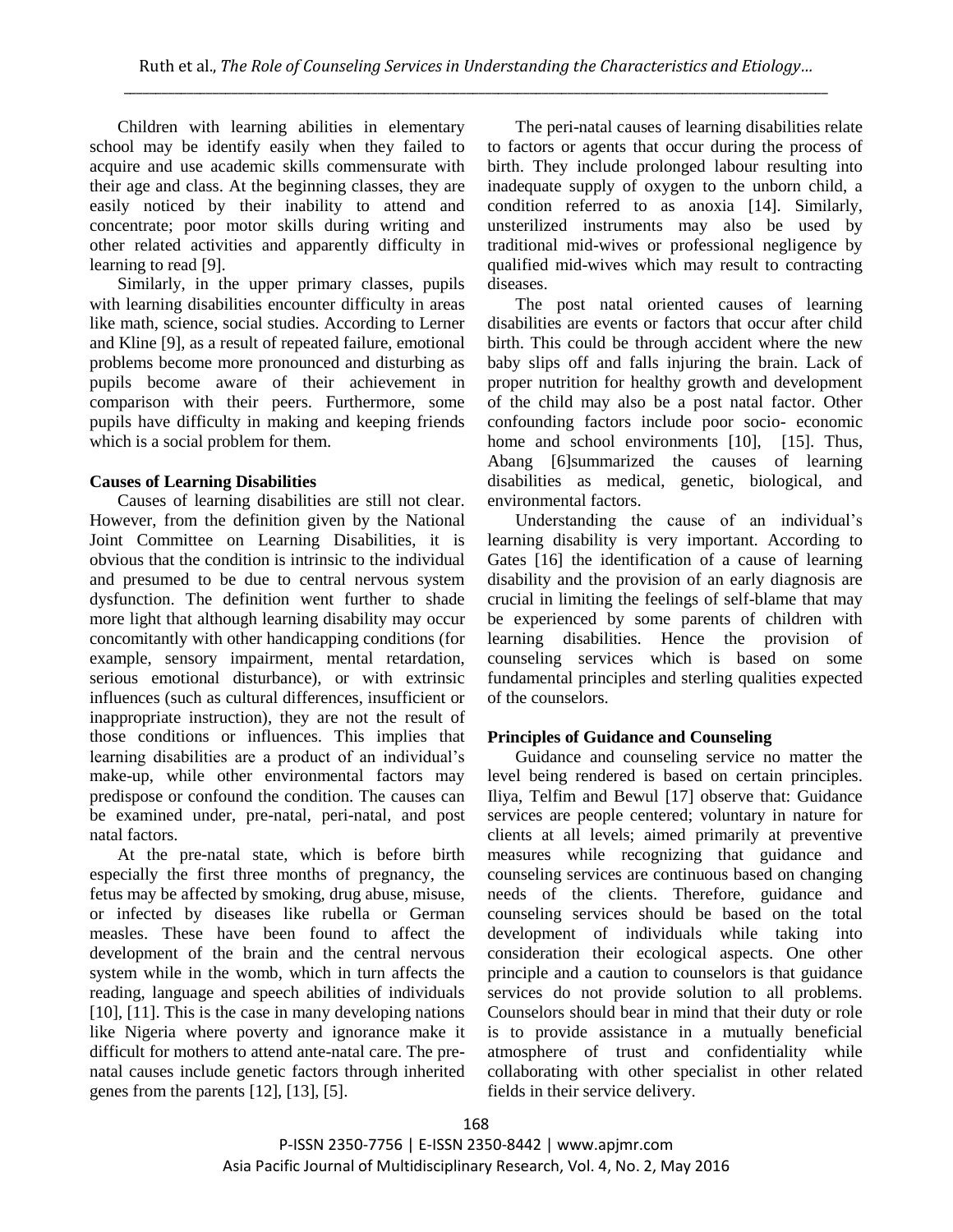In other to be able to render professional service to pupils with learning disabilities and their teachers, parents or guardians, the counselor must possess some qualities. They include but not limited to: empathy, acceptance, honesty, patience, consistency, intellectual competence, sensitivity, ethical behavior and flexibility [17].

Okeke [10] recommends that during counseling emphasis should focus on the development of social competence, personal adequacy and inter-relationship. Other sterling characteristics of a counselor include warmth, receptiveness and caring. According to the Federal Government of Nigeria (2004), the objectives of primary education in Nigeria include:

#### **Counseling Services for Pupils with Learning Disabilities**

For any effective counseling service delivery for persons with disabilities in general and pupils with learning disabilities in particular, there is the need for counselors and other collaborating stakeholders to be acquainted with characteristics and causes of learning disabilities. This is with a view to identify and encourage their children/ wards with such condition. The Federal Government of Nigeria (2004) recommended counseling as one of the educational services for primary schools. This is because of the importance of primary education in the nations' educational system of which children with learning disabilities are integral part of the system. In agreement, Oraegbunam [18] opined that since the primary school children are in their formative years they need mostly developmental and preventive counseling rather than remedial.

Counseling in primary schools is in three dimensions namely resolution of problems, prevention of problems and growth counseling which is available to every child so as to enable him develop the hidden potentials and capabilities. One to one counseling should be carried out with pupils since pupils and students with learning disabilities usually benefit and do well with this individualized instruction [19]. The counselor should encourage the pupils to express their likes and dislikes and should always inform him or her when they are in problem. School counselors should know and call their clients by their names, keeping records and only providing them on request for the purpose of the child's progress.

#### **Counseling Services for Parents of Children with Learning Disabilities**

Family counseling offers parents help in accepting the problems, in developing empathy for the child, and in providing a beneficial home environment. Guidance- counselors and social workers often play important roles in providing such help. Some research suggests that interventions by parents can have a positive impact on the child's self concept [20]. Consequently, family counseling is important working with parents and giving direction.

Often, the step in parent or family counseling is to help the parent get over their initial feeling. In addition to the feelings already mentioned, the initial period of reacting may include feelings of mourning, misunderstanding, guilt, self-deprecation, or even shame. Parents may respond to these feelings by turning away in confusion, or they may overreact, become aggressive, and needed in our profession because they keep educators moving. Educators should empathize with parents to help them get through the initial reaction period. Therefore, parent support groups and family counseling offer the following benefits:

i. Helping parents to understand and to accept their child's problem;

ii. Reducing anxieties stemming from apprehension about the psychological and educational development of their child; parents can discover that they are not alone; other parents have similar problems and have found solutions;

iii. Helping parents to realize that they are an integral part of their child's learning, development, and behavior, they can learn to perceive their children differently and to deal with their problems more effectively; and

iv. Helping parents learn about discipline, communication skills, behavioral management, parent advocacy, special education legislation, social skills development, helping one's child make friends, home management, and college and vocational opportunities.

Lerner and Kline [9] suggested that parents should be alert to their children with learning disabilities strengths and weakness; they should not push their children into activities which there are not ready; simplify family routine such as eating, sweeping etc; match task to the child's level of functioning; be direct and positive not criticizing in talking to your child (be

P-ISSN 2350-7756 | E-ISSN 2350-8442 | www.apjmr.com Asia Pacific Journal of Multidisciplinary Research, Vol. 4, No. 2, May 2016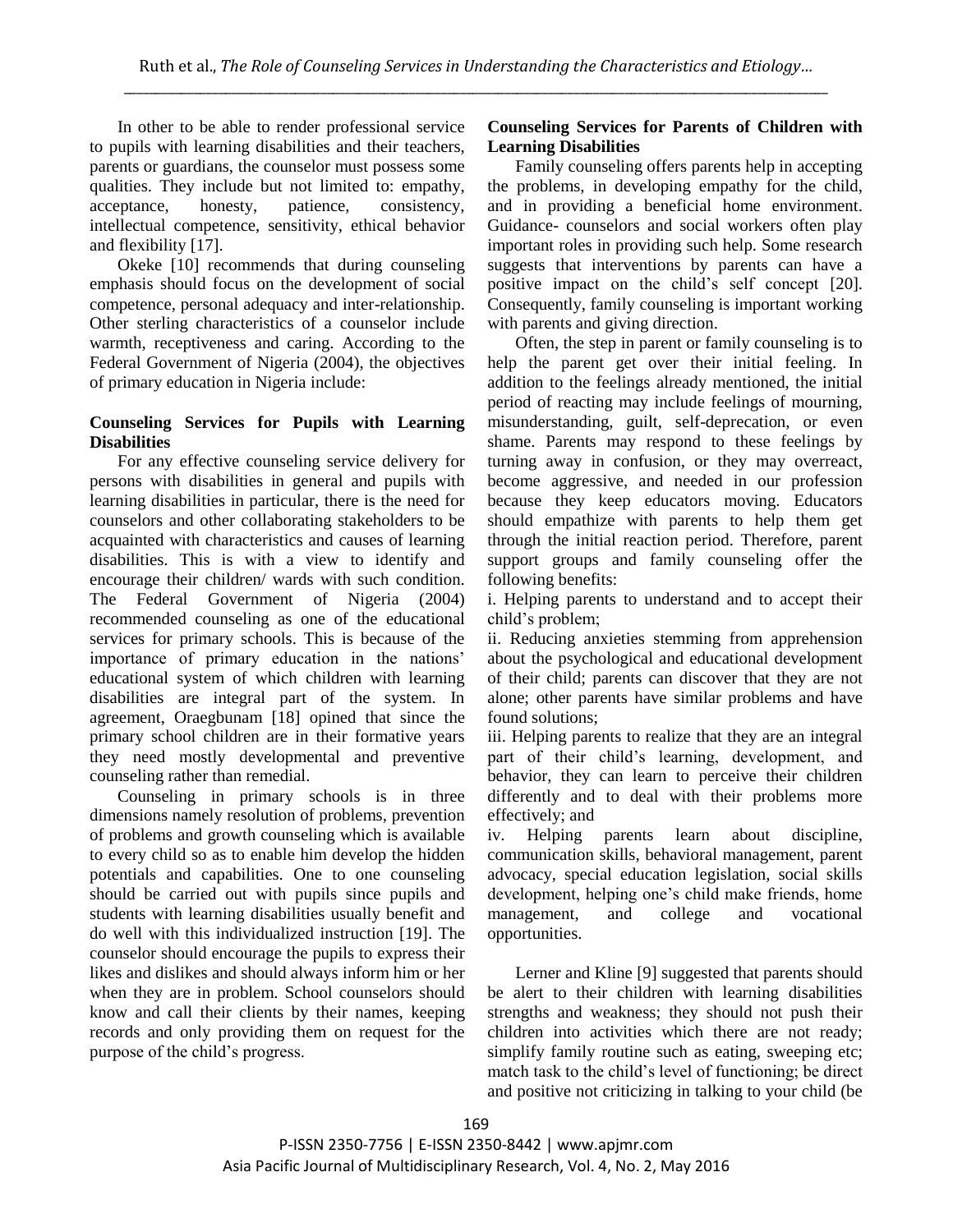supportive and provide guidance); teach the child how to interact with others outside the home.

School counselors should encourage Parent-Teachers Conferences or Associations (PTC/PTA) as avenues to discuss and understand the characteristics and causes of learning disabilities. Parent-teachers conferences are a bridge between the home and school. At these conferences parents, teachers and students challenges and progress are discussed. However, teachers should exhibit a sense of confidentiality, honesty and emphatic towards parents of children with learning disabilities.

### **Counseling Services for Teachers of Pupils with Learning Disabilities**

The responsibilities of both regular and special teachers are increasing nowadays and vary according to the needs of their pupils. This is because of the emphasis on inclusive education at the primary school level (FGN, 2004). The regular classroom teacher has to collaborate with special educators, parents of children with and without learning disabilities other professionals related to their pupils individualized plans. These professionals include language experts, educational psychologists, physiotherapist, and school nurses. In addition to these, the regular class teacher has to plan his scheduled of responsibilities and to attend workshops, conferences in other to improve on his competence in particular, the ability to identify characteristics and causes of learning disabilities. Similarly, the special teacher in particular learning disabilities teacher has the task which requires professional and human relations competences.

Therefore, with the collaboration of the school counselor both regular and special teachers will be encouraged and guided on how they need to plan their responsibilities and mutually relate to their pupils, other colleagues, parents and collaborating professional with their knowledge of principles of collaboration [21]. The principles include mutual goals, the quality among participants, honesty, respect and confidentiality.

In addition, the counselor keeps records of children with learning disabilities and provides information as needed by the stakeholders who include regular and special teachers, parents and other professionals. The records may include those related to pupils' socio-economic backgrounds, health and their academic strengths and weaknesses. In this direction teachers are counseled not to focus on the

weaknesses of these children, but on their strengths and use those recognized strength when determining the child's teaching plan (Levine, 2002, 2003). In other words, it is the responsibility of a counselor to emphasize that there is ability in the disability of their pupils. All their children need is patience, tolerance, empathy and love to push them to their fullest potentials. From the life stories of eminent personalities with learning disabilities with proper instructional, human and material support they eventually become successful contributors to their society and the world at large. They include Nelson Rockefeller, a dyslexic who had difficulty in learning to read served as vice president of the United States and Governor of the State of New York. Albert Einstein, the mathematical genius had language disability although his teacher predicted that nothing good would come out of him [9].

## **Challenges of Counseling Services in Nigerian Primary Schools**

There are a number of challenges facing the practice of counseling in primary schools today. They include inadequate professional counselors which results in high counselee – counselor ratio [18]; [22]. Another challenge is lack of cooperation and nonrecognition of counselors by headmasters which results in low pupils patronage and other teachers support as manifested inprovision of counseling on the timetable [23], [5]. Other challenges as lamented by Anagbogu and Nwokolo (2010) include lack of facilities for guidance and counseling. Findings from their studies revealed that those necessities like computer, training the counselors in ICT, counseling clinic, equipment for counseling such as radio, television, one-way mirror, generator and furniture are still lacking.

#### **CONCLUSION AND RECOMMENDATION**

It is obvious that there are a sizeable number of unidentified children with learning disabilities in our schools today whether in developed nation like America or developing nation like Nigeria. This is against the background of the diverse characteristic manifestations of such children which include disorders of attention like restlessness; disorder of emotionality like impulsiveness; disorder of memory like short memory span; and disorders of perception and motor-activities like poor eye-hand coordination. Of concern to most parents, teachers, government and

P-ISSN 2350-7756 | E-ISSN 2350-8442 | www.apjmr.com Asia Pacific Journal of Multidisciplinary Research, Vol. 4, No. 2, May 2016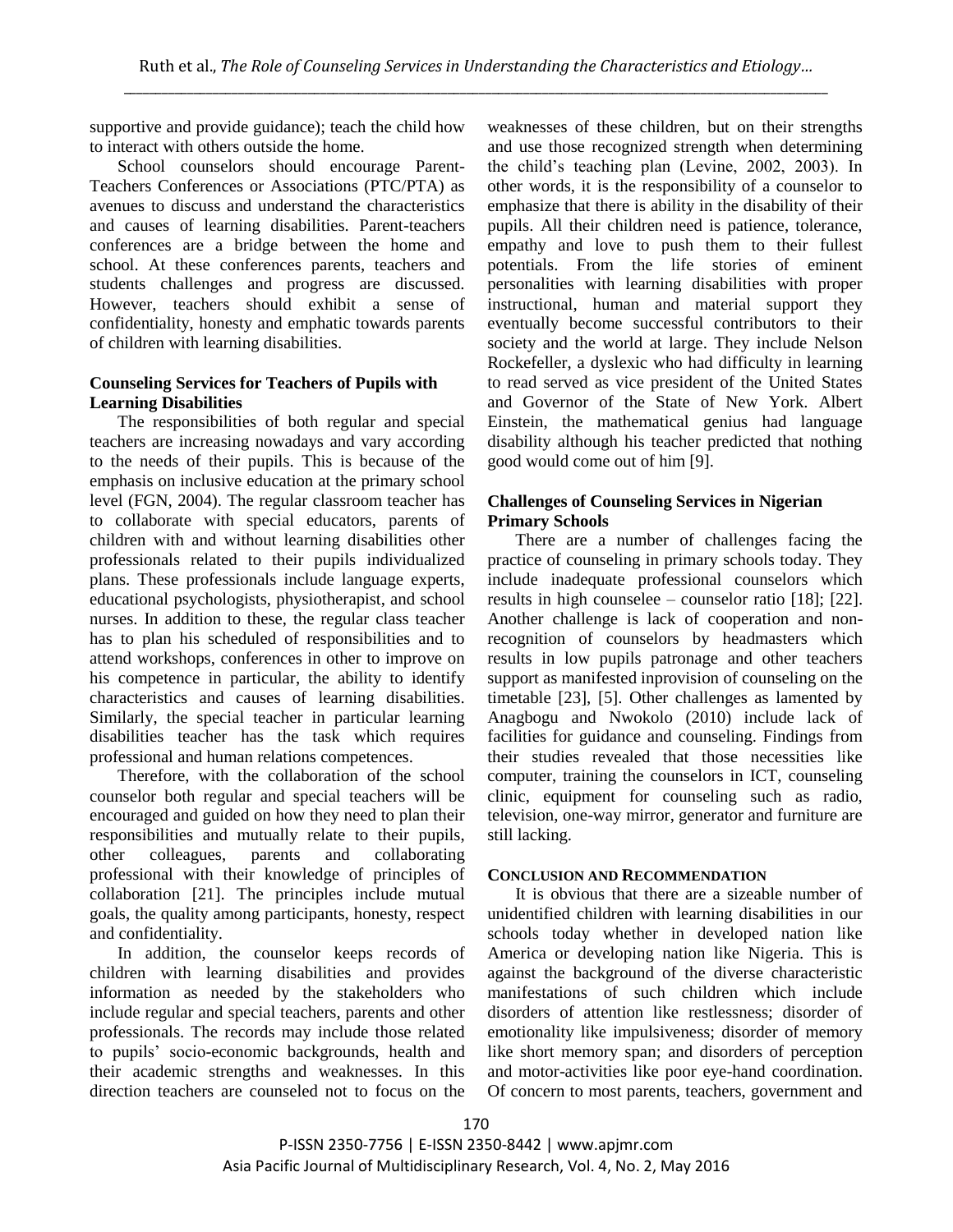the general public, is disorders of academic performance like serious reading disability (dyslexia), math or arithmetic disability (dyscalculia); and writing disability (dysgraphia).Similarly, there are inadequate provisions or lack of trained and qualified professionals rendering related services for children and youths with learning disabilities in our school system, especially in the primary schools. They include regular and special teachers, guidance counselors, school psychologists, nurses and physiotherapists, who sometimes provide either skeletal or haphazard services due to inexperience orpoor or obsolete facilities. In the long run, both the counselor and the counselee are usually demoralized for lack of incentive and motivation.

There is the need therefore, as a way forward, to reposition our national priorities in terms of the provision of educational and other related services for children with learning disabilities. These can be achieved through collaboration and networking among counselors and between them and pupils, the parents, school authorities and other providers of related services. Hence issues of personnel, effective legislation, funding, advocacy and awareness on early identification and causes should be vigorously attended to so that no child is left behind (NCLB) by the end of 2015 universal dateline.

#### **REFERENCES**

- [1] Tambawal M.U. (2007). *Counseling for effective management of human resources*. Paper presented at the 2007 CASSON conference at Ota, Ogun State.
- [2] U.S. Department of Education. (2002). *To assure the free appropriate public education of all children with*  disabilities (24<sup>th</sup> annual report to Congress on the implementation of the Individuals with Disabilities education act). Washington, DC: U.S. Government printing office.
- [3] L.DA. (2005). *Learning disability association*. url: http://www.idaamerica.org/about/parents/id basics.
- [4] Lere, M.M. (2005) Teaching the learning disabled child for permanent and meaningful learning. *Journal of education Studies*. II (1) 50-55.
- [5] Nwokolo, M.O. (2006). *Understanding learning disabilities: Intervention and prevention*. A paper presented at the 2<sup>nd</sup> Annual National Conference on learning disabilities organized by the centre for learning disabilities and Andiology, Abuja. October  $31<sup>st</sup>$  – November  $2<sup>nd</sup>$  2006.
- [6] Abang, T. (2005). *The exceptional child: Handbook of special education*. Jos: FAB Educational Books.
- [7] Sridhar, D. & Vaughn, S. (2002). *Bibliotherapy: Practices for improving self-concept and reading comprehension.*
- [8] Wong, B. & Donahue, M. (2002). *The social dimension of learning disabilities: Essays in honor of Tanis Bryon*. Mahwah, NJ: Lawrence Erlbaum.
- [9] Lerner, J.W. and Kline,F (2006). *Learning disabilities and related disorders: characteristics and teaching strategies.* New York: Houghton Miffling.
- [10] Okeke, B. A. (2001). *Essentials of special education*. Nsukka: Afro-Orbis Publishing Company.
- [11] Lere, M.M. (2001). A gifted child in a mainstreamed elementary school in Nigeria: *Pancen Journal of Education. 3*, 54-63.
- [12] Heward, S. and Orlansky, A. (2002). *The source for learning disabilities*. East Moline: IL: Linguis systems. http://www.linguisystem.com
- [13] Lornnides, S. (2003*). Causes and manifestations of learning disabilities.* London: University Press.
- [14] DSM-V (2013*). American psychiatric association: Diagnostic and statistical manual of mental*  disorders (5<sup>th</sup> Ed.). Washington D.C.: APA.
- [15] Jatau, M.N., Uzo, C.C., & Lere, M.M. (2009). *Elements of special education for prospective teachers*. Jos: Deka Publications.
- [16] Gates, B (2000)."Knowing: the importance of diagnosing learning disability: *Journal of learning disabilitilities*, *4 (1) 5-6*
- [17] Iliya, H.,Telfim, K. S., and Bewul, N. R. (2005). *Principles and practice of guidance*. Jos: Deka Publications
- [18] Oraegbunam N.M. (2008). Guidance and Counseling: A missing link in the pre-primary and primary education in Anambra State. *International Journal of Educational Research and Development. 3*(1): 19-27.
- [19] Vaughn, S., Gersten, R., & Chard, D.(2000). The underlying message in LD intervention research: Findings from research syntheses*. Exceptional Children, 67(1)*, 99-114.
- [20] Elbaum, B., & Vaughn, S.(2001). School-based intervention to enhance self-concept of students with learningdisabilities: A meta-analysis. *Elementary School Journal, 101*(3), 303-321.
- [21] Friend, M. & Cook, L. (2003). *Interactions: Collaborative skills for school professionals* (4<sup>th</sup> ed.). New York: Longman.
- [22] Okere. A (2005). The effective school counselors: Perception of students, teachers and counselors. *Journal ofEducational Foundations, 1*:147-152.
- [23] Ifelunni, I. (2005). *The missing links in Nigerian education system*. Keynote address presented at a conference on the state and future of Education in Nigeria. F.C.E.(Technical) Asaba 13-17 June.

P-ISSN 2350-7756 | E-ISSN 2350-8442 | www.apjmr.com Asia Pacific Journal of Multidisciplinary Research, Vol. 4, No. 2, May 2016